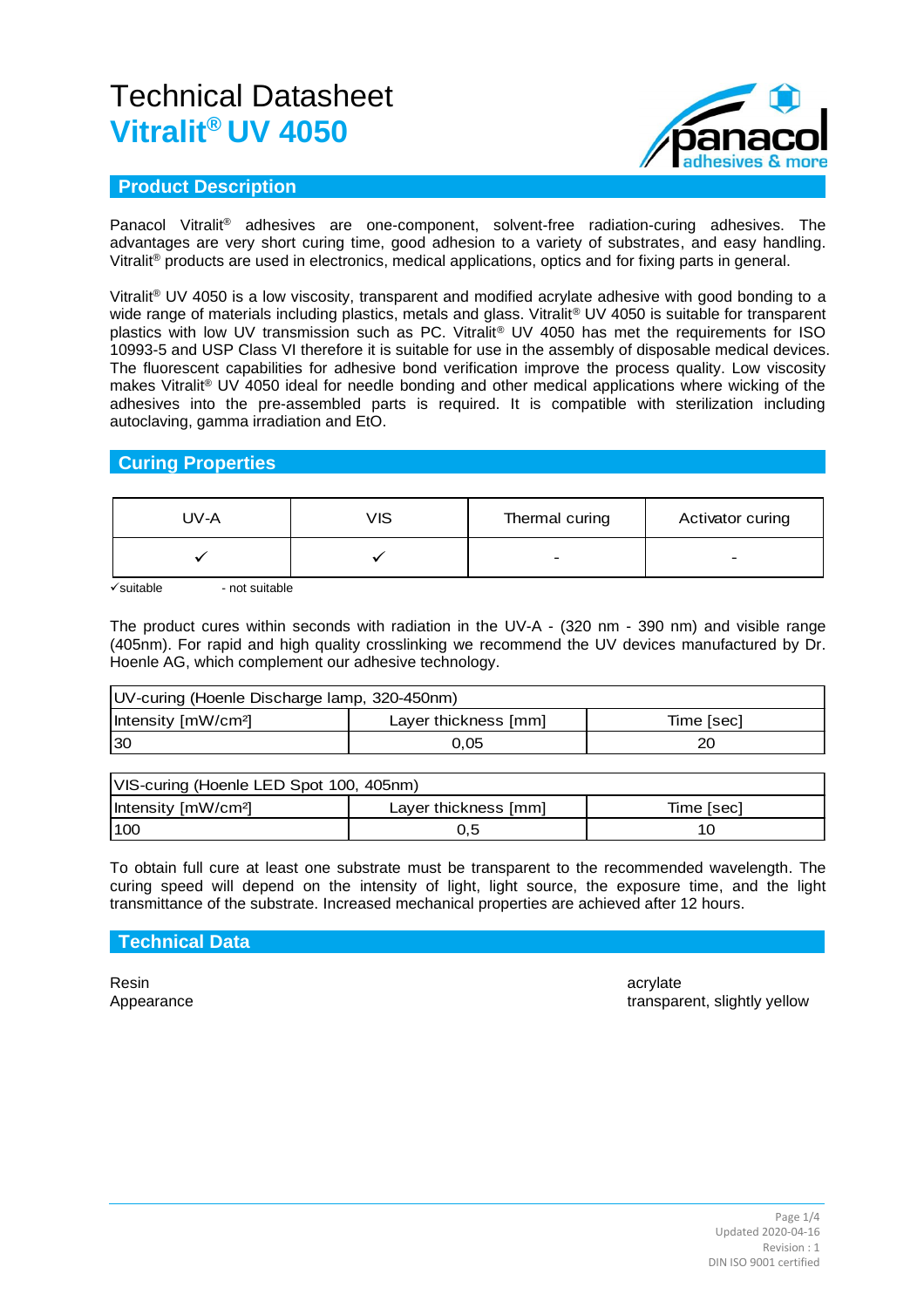

# **Uncured material**

| Viskosität [mPas]<br>(Brookfield LVT, 25°C, 2/30rpm)<br>PE-Norm 001 | 140 - 500 |
|---------------------------------------------------------------------|-----------|
| Density [g/cm <sup>3</sup> ]<br>PE-Norm 004                         | 1,05      |
| Flash point $[^{\circ}C]$<br>PE-Norm 050                            | >100      |
| Refractive index [nD20]<br>PE-Norm 018                              | 1,480     |

## **Cured material**

| Hardness shore D<br>PE-Norm 006          | 60 - 70   |
|------------------------------------------|-----------|
| Temperature resistance [°C]              | -40 - 135 |
| Shrinkage [%]<br>PE-Norm 031             | $<$ 3     |
| Water absorption [mass %]<br>PE-Norm 016 |           |
|                                          |           |

| Glass transition temperature DSC [°C]<br>PE-Norm 009             | $35 - 45$ |
|------------------------------------------------------------------|-----------|
| Coefficient of thermal expansion [ppm/K] below Tg<br>PE-Norm 017 | 91        |
| Coefficient of thermal expansion [ppm/K] above Tg<br>PE-Norm 017 | 340       |

| Young's modulus [MPa]<br>PE-Norm 056   | 450 |
|----------------------------------------|-----|
| Tensile strength [MPa]<br>PE-Norm 014  | 14  |
| Elongation at break [%]<br>PE-Norm 014 | 35  |

# **Transport/Storage/Shelf Life**

| Trading unit                               | Transport           | Storage             | Shelf-life*                |
|--------------------------------------------|---------------------|---------------------|----------------------------|
| Cartridge                                  | At room temperature | At room temperature | At delivery min. 6 months, |
| Other packages                             | max. $25^{\circ}$ C | max. 25°C           | max. 12 months             |
| $*C$ toro in original unanonad containaral |                     |                     |                            |

*\*Store in original, unopened containers!*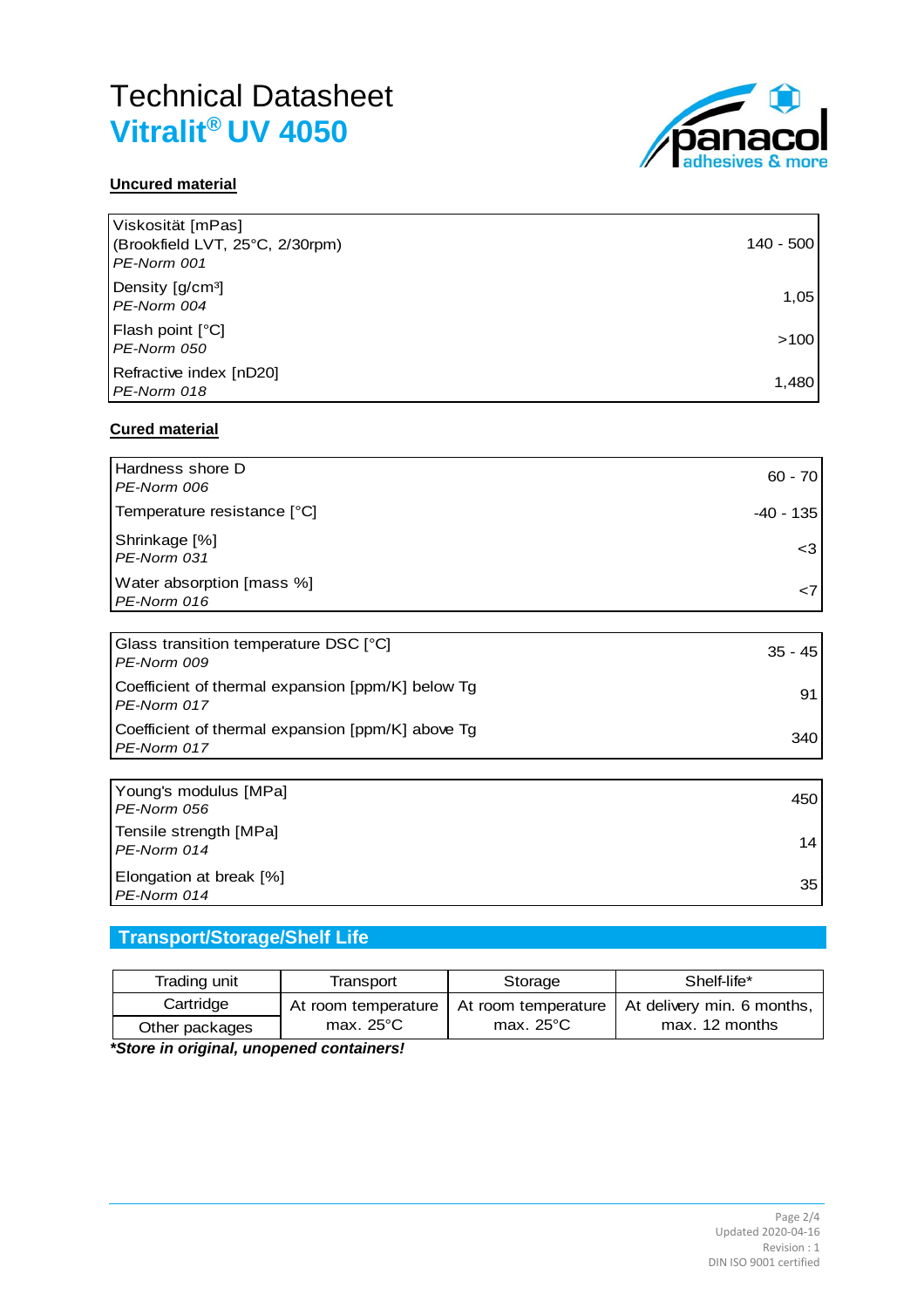## **Instructions for Use**





The surfaces to be bonded should be free of dust, oil, grease or other dirt in order to obtain an optimal and reproducible bond.

For cleaning we recommend the cleaner  $IP^{\circledast}$  Panacol. Substrates with low surface energy (e.g. polyethylene, polypropylene) must be pretreated in order to achieve sufficient adhesion.

### **Application**

Our products are supplied ready to use. Depending on packaging they can be applied by hand directly from the container or semi or fully automatically. With automated application from the cartridge the adhesive is conveyed by a compressed air-operated displacement plunger via a valve in the needle. When metering low viscosity materials from bottles the adhesive is transported by a diaphragm valve. If help is required, please contact our application engineering department.

Adhesive and substrate may not be cold and must be warmed up to room temperature prior to processing.

After application, bonding of the parts should be done quickly. Vitralit® adhesives cure slowly in daylight. Therefore, we recommend expose the material to as little light as possible and the use of opaque hose lines and dispensing needles.

For safety information refer to our safety data sheet.

### **Disclaimer**

The product is free of heavy metals, PFOS and Phthalates and is conform to the EU-Directive 2017/2102/EU "RoHS III".

### **THE VALUES NOTED IN THIS TECHNICAL DATA SHEET ARE TYPICAL PROPERTIES AND ARE NOT MEANT TO BE USED AS PRODUCT SPECIFICATIONS.**

The information contained in this data sheet is believed to be accurate and is provided for information only. Panacol makes no representation or warranties of any kind concerning this information. It is the user's responsibility to determine the suitability of this product for any intended use. Panacol does not assume responsibility for test or performance results obtained by the user. The user assumes all risk and liability connected with the use of this product.

The user should adopt such precautions and use guidelines as may be advisable for the protection of property and persons against any hazards that may be involved in this product's handling or use. Panacol specifically disclaims any liability for consequential or incidental damages of any kind arising from the handling or use of this product. The information contained in this Technical Data Sheet offers no assurance that the product use, application, or process will not infringe on existing patents or licenses of others. Nothing in this Technical Data Sheet transfers or grants license for the use of any patents, trade secrets, intellectual property, or confidential information that is the property of Panacol.

Except as otherwise noted, all trademarks in this document (identified as ®) are the property of Panacol.